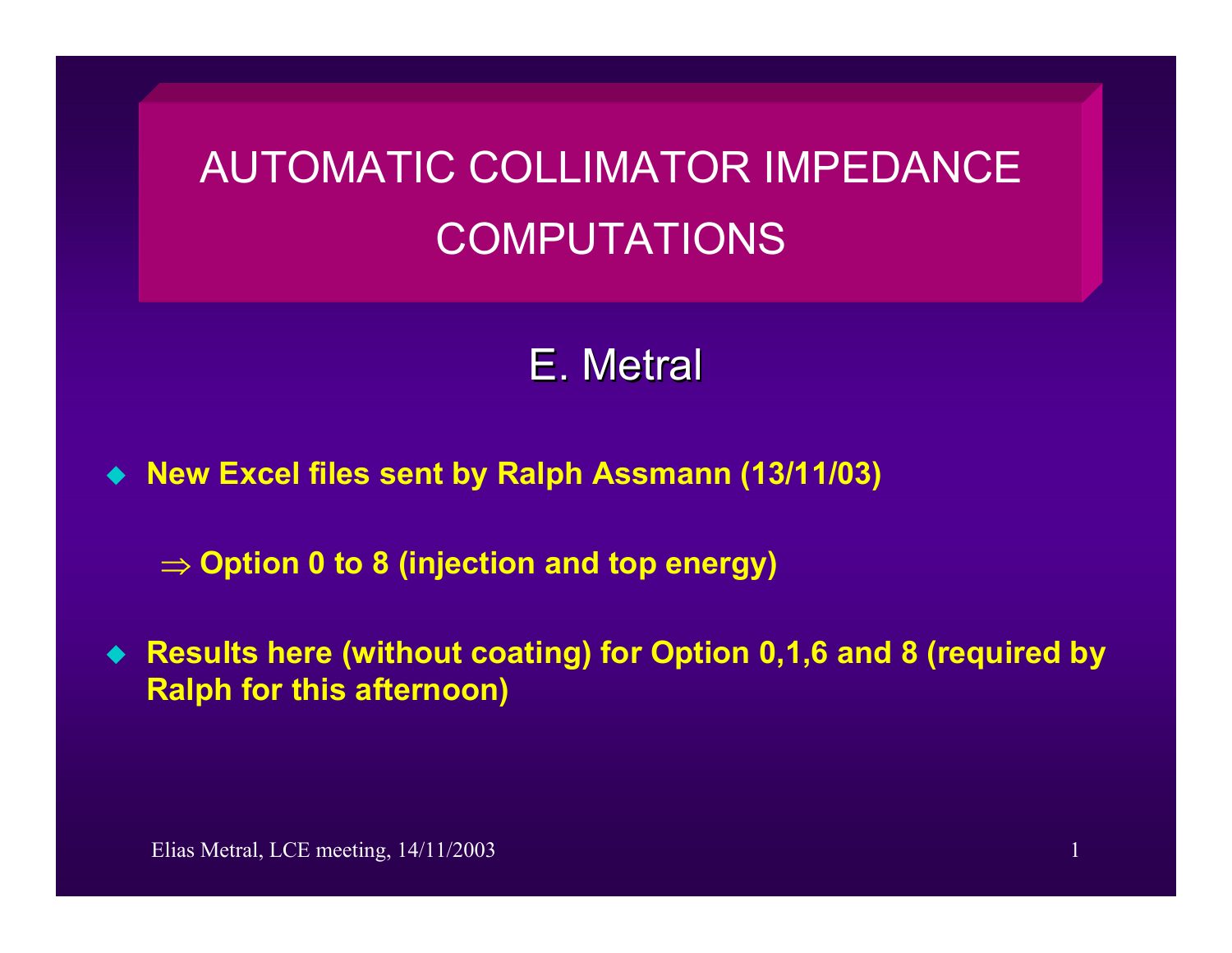**Stability diagram (maximum octupoles) and collective tune shift for the most unstable coupled-bunch mode and head-tail mode 0 (1.1e11 p/b at 7 TeV)** 



Elias Metral, LCE meeting, 14/11/2003 2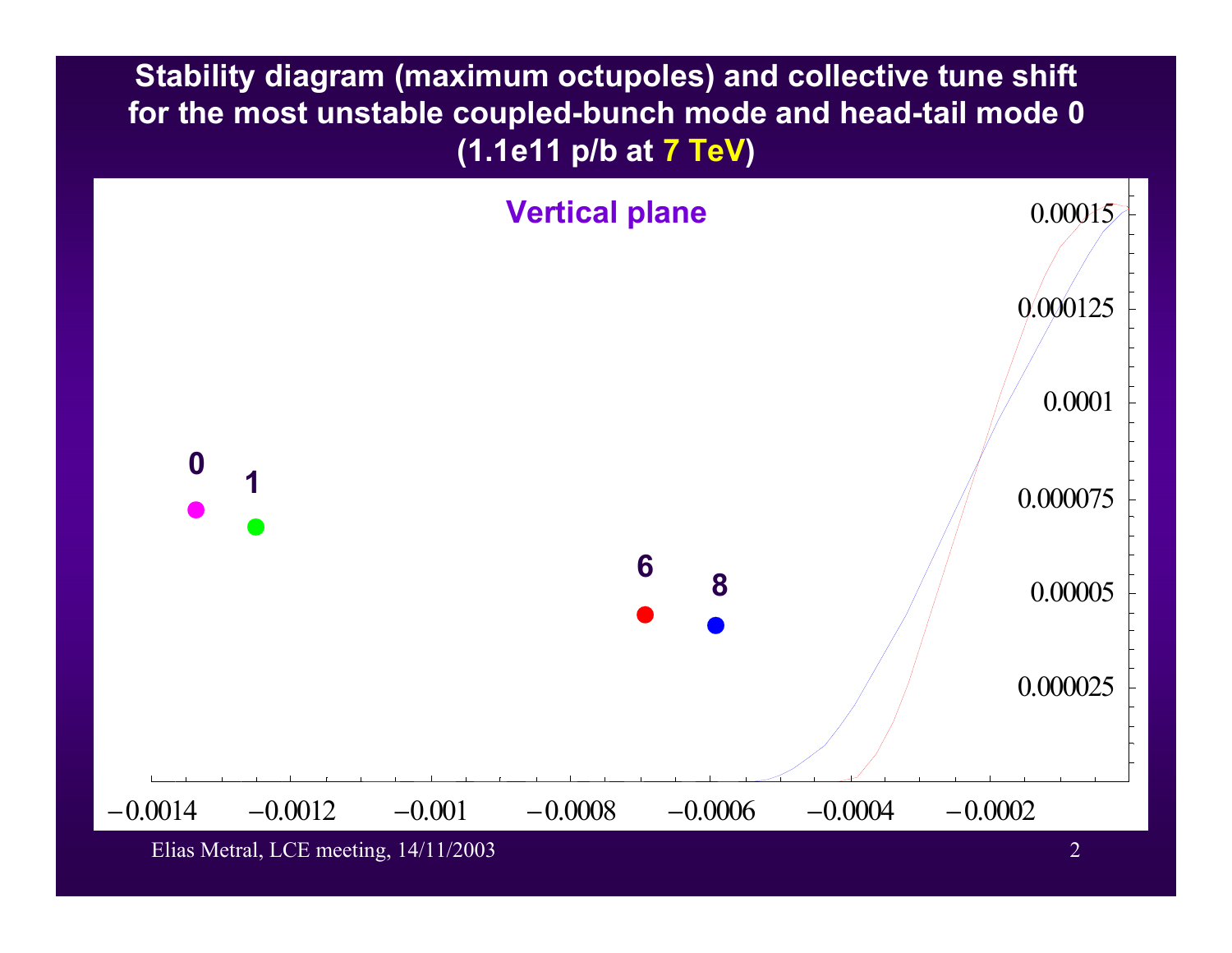**Stability diagram (maximum octupoles) and collective tune shift for the most unstable coupled-bunch mode and head-tail mode 0 (1.1e11 p/b at 7 TeV)** 



Elias Metral, LCE meeting, 14/11/2003 3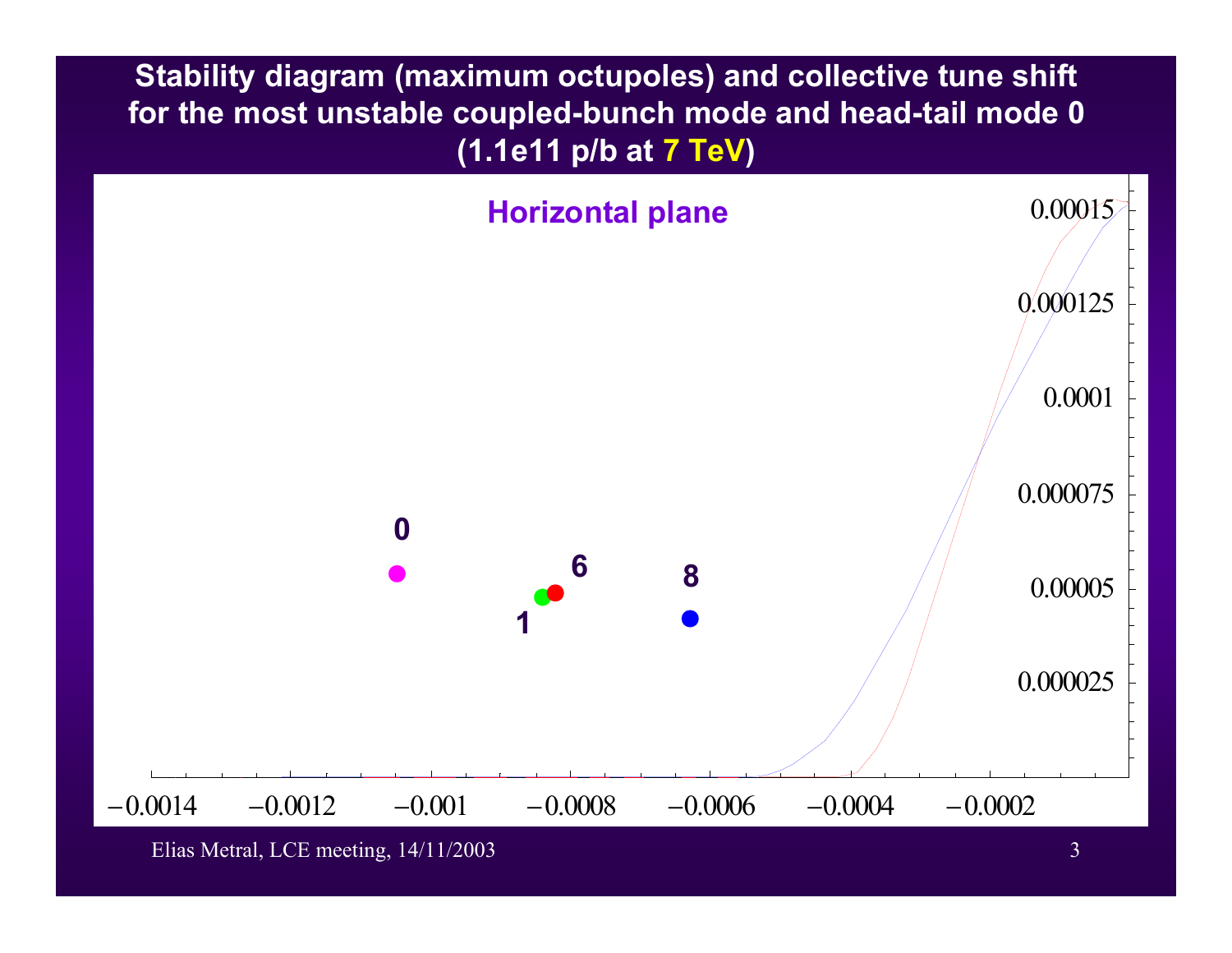**Stability diagram (maximum octupoles) and collective tune shift for the most unstable coupled-bunch mode and head-tail mode 0 (1.1e11 p/b at 450 GeV)**